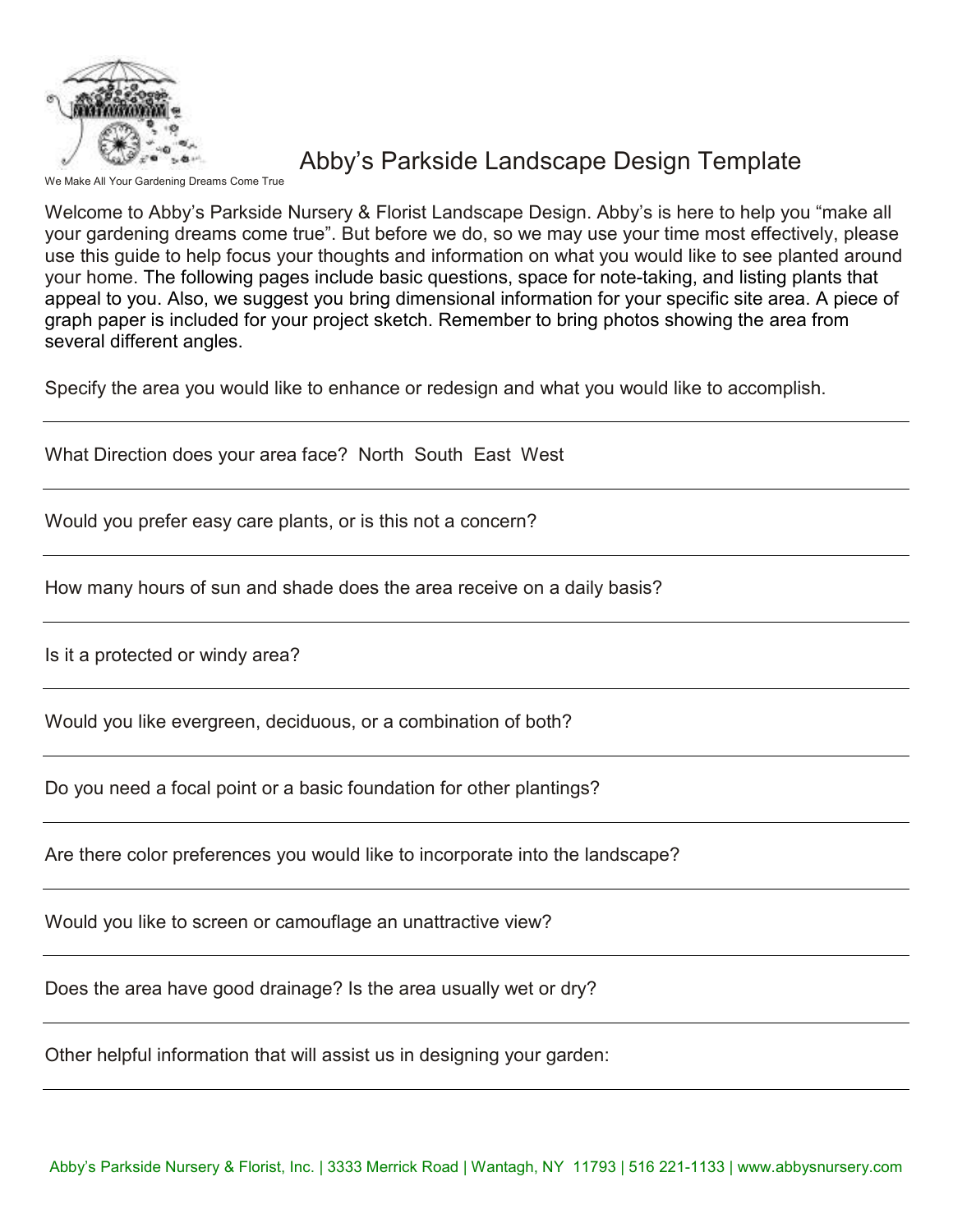

Abby's Parkside Landscape Design Template

We Make All Your Gardening Dreams Come True

### **NOTES**

Abby's Parkside Nursery & Florist, Inc. | 3333 Merrick Road | Wantagh, NY 11793 | 516 221-1133 | www.abbysnursery.com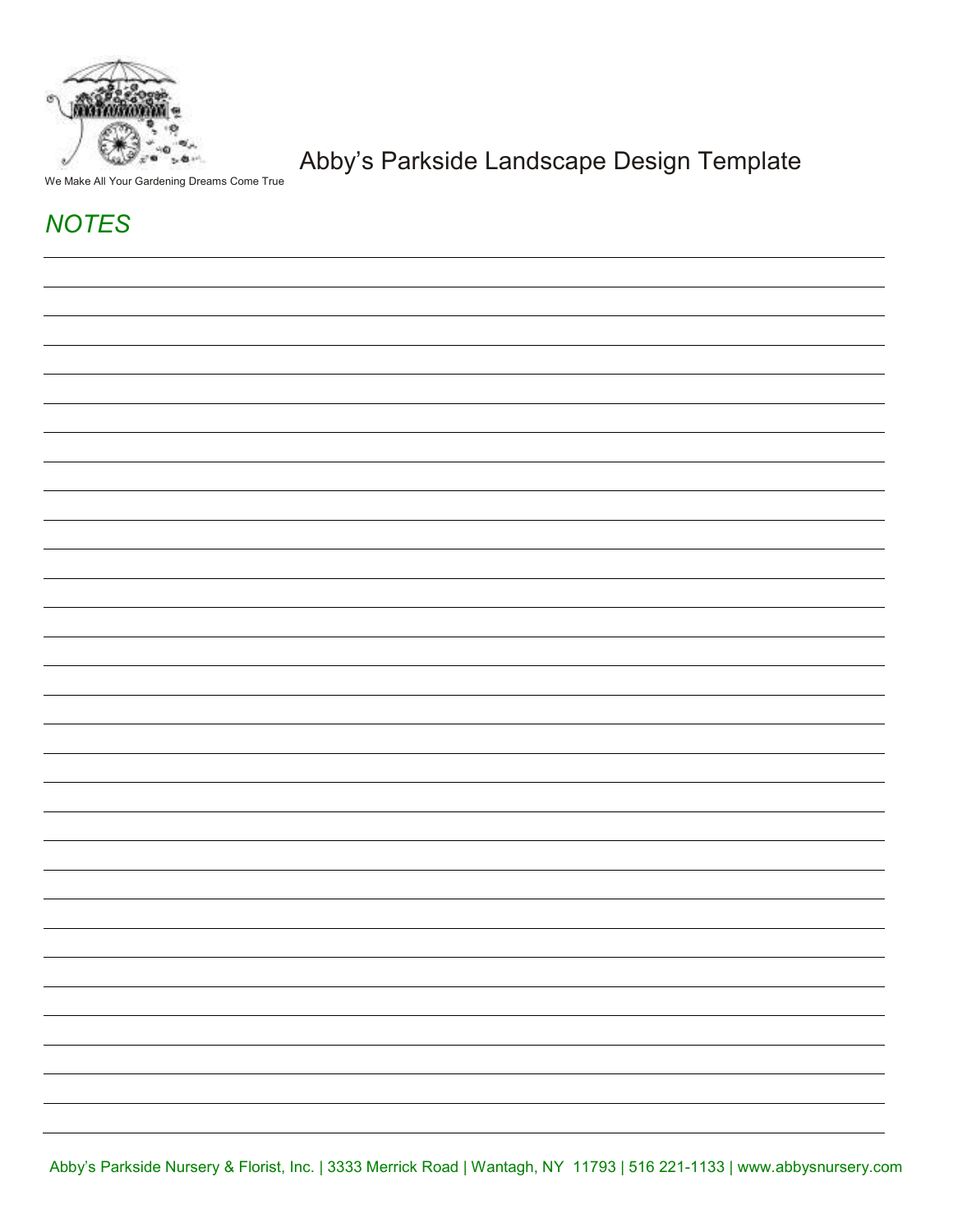

Dreams Come True

Abby's Parkside Landscape Design Template

### I Like These Plants...

Your yard is a major investment you will enjoy for years to come. Visiting our Garden Center prior to your appointment may help you with the look you want to achieve. A walk through our nursery and perennial areas will give you an opportunity to note which plants appeal to you and help us with your landscape design.

### **TREES**

| <u> 1989 - Johann Stoff, amerikansk politiker (d. 1989)</u>                                                           |  |  |
|-----------------------------------------------------------------------------------------------------------------------|--|--|
| <u> 1989 - Johann Stoff, deutscher Stoffen und der Stoffen und der Stoffen und der Stoffen und der Stoffen und de</u> |  |  |
|                                                                                                                       |  |  |
|                                                                                                                       |  |  |

## **SHRUBS**

### PERENNIALS

# ANNUALS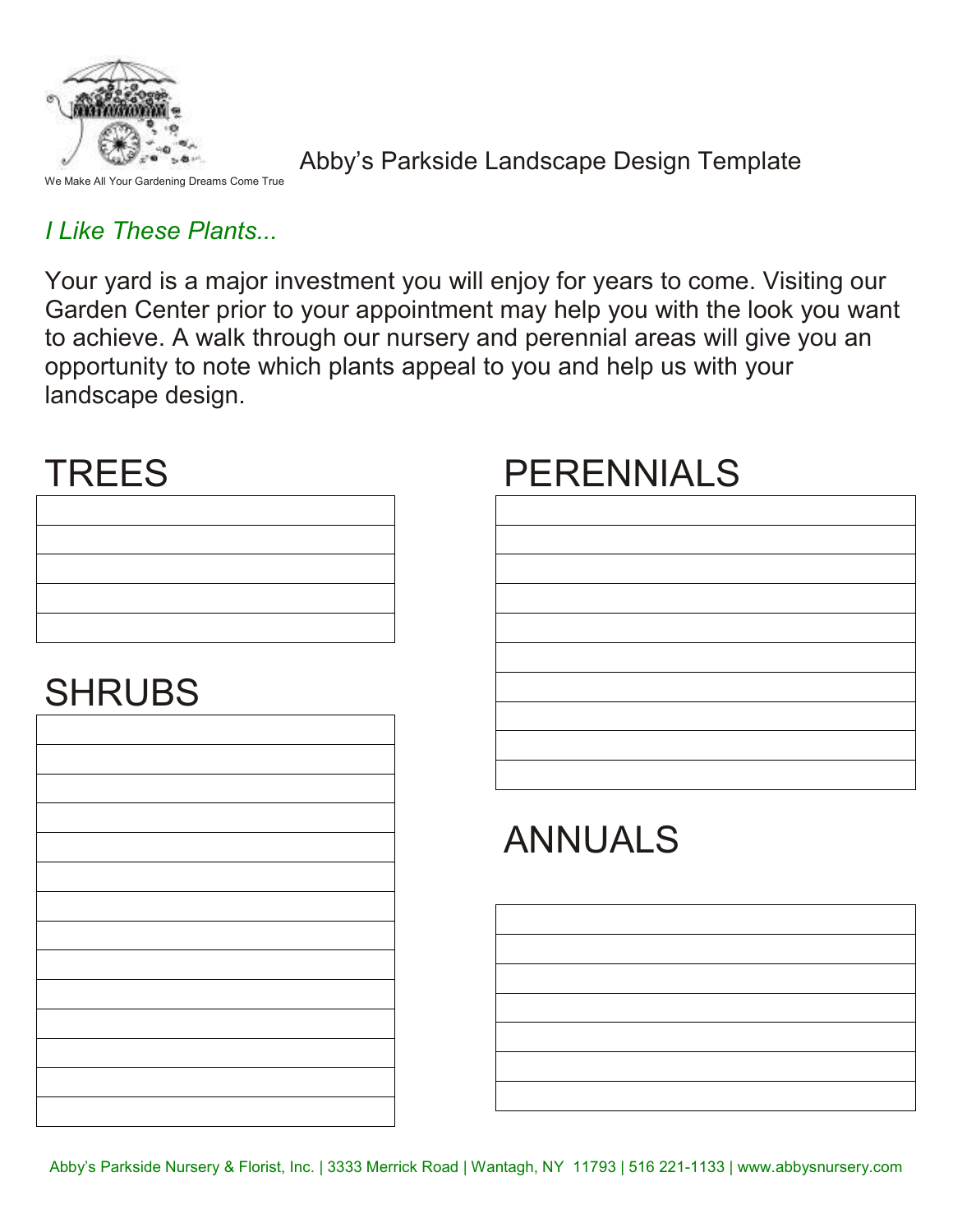

We Make All Your Gardening Dreams Come True

Abby's Parkside Landscape Design Template

### SITE DRAWING

#### Before your appointment:

Information you provide to us is valuable. It is necessary to provide accurate measurements of your site, along with photos. Use the grid on the following page as a reference when drawing your site.

- Begin at one side of the house, recording the distance of the first window or door opening.
- Next, measure the opening of the window or door.
- Continue across the building until the measurements of the entire structure near the project are recorded.
- Label all utilities within the project area: gas lines, telephone lines, cable tv, electrical lines.
- Label all household mechanical features located in the project area: air conditioning units, downspouts, dryer vents, hose bibs.
- Locate and label driveway and walkways, including distances from structure to paved areas.
- Locate and label any existing plants in the project area that will stay. (Use center of plant for accurate distance).
- Note the direction water drains off, land slopes or terraces.
- Label the North direction.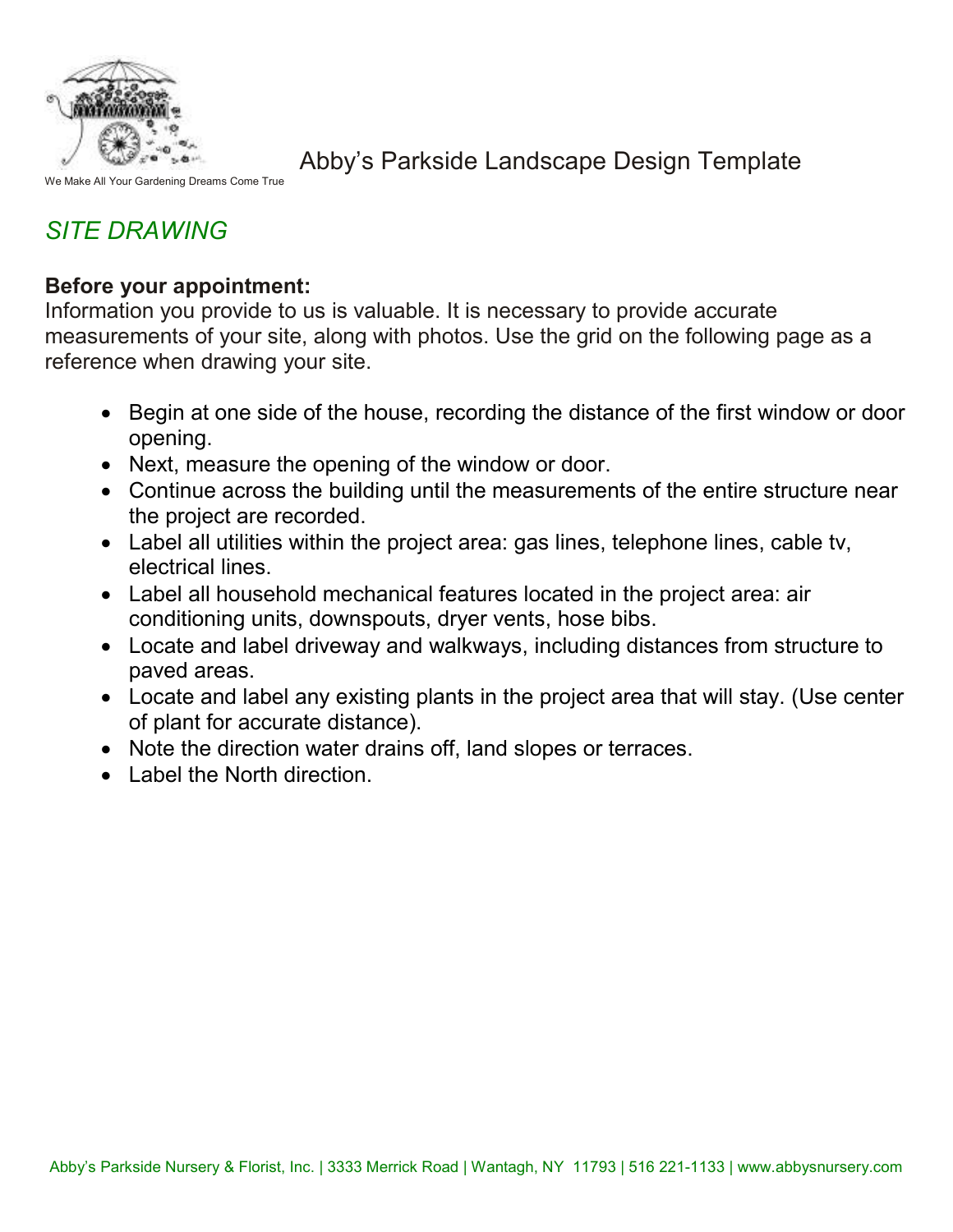

### Abby's Parkside Landscape Design Template

We Make All Your Gardening Dreams Come True